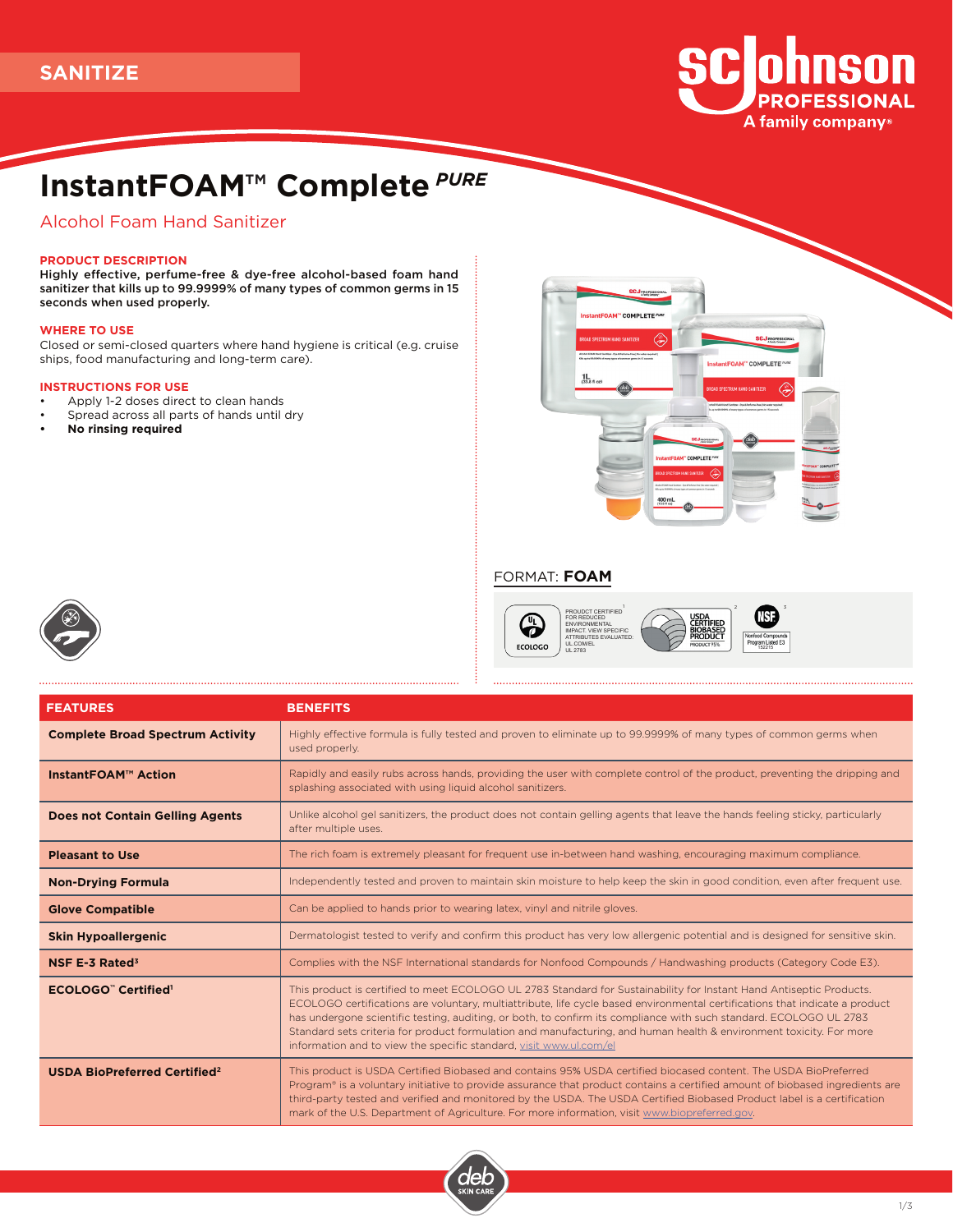# Alcohol Foam Hand Sanitizer

# **STATUTORY REGULATIONS**

This product is manufactured and labeled in compliance with the Federal Food, Drug and Cosmetic Act issued by the Food and Drug Administration (FDA).

## **SAFETY DATA SHEETS**

For Safety, Environmental, Handling, First Aid and Disposal information, please refer to the Safety Data Sheet which can be downloaded from SDS library on www.scjp.com

#### **SHELF LIFE**

This product should be stored in a closed container at room temperature. Please consult the label for expiry date.

# **CERTIFICATIONS**

## ECOLOGO™ Certified

This product is certified to meet EcoLogo UL 2783 Standard for Instant Hand Antiseptic Products. EcoLogo certifications are voluntary, multiattribute, life cycle based environmental certifications that indicate a product has undergone scientific testing, auditing, or both, to confirm its compliance with such standard. EcoLogo UL 2783 Standard sets criteria for product formulation and manufacturing, and human health & environment toxicity. For more information and to view the specific standard, visit UL.com/EL.

## USDA BioPreferred Certified

This product is USDA Certified Biobased and contains 95% USDA certified biobased content. The USDA BioPreferred Program® is a voluntary initiative to provide assurance that product contains a certified amount of biobased ingredients are third-party tested and verified and monitored by the USDA. The USDA Certified Biobased Product label is a certification mark of the U.S. Department of Agriculture. For more information, visit www.BioPreferred.gov. 

#### **QUALITY ASSURANCE**

SC Johnson Professional products are manufactured in facilities which follow Current Good Manufacturing Practice (cGMP) and/or Cosmetic GMP requirements.

All raw material used for production undergo a thorough quality control process before being used for manufacturing in our high quality products.

All finished goods are subject to intensive quality testing before being shipped out to our customers.

#### **PRODUCT SAFETY ASSURANCE**

#### Skin Compatibility Test

Clinical dermatological tests have been conducted to assess the skin compatibility of the product using voluntary test persons in enclosed and repeat application models. These tests, as well as in practical use, have proven that the product has very good skin compatibility.

#### Toxicological Approval

The product has been independently assessed for human toxicity and product stability. It is declared safe for intended use, meeting all relevant regulatory requirements.

#### Skin Hypoallergenic Risk Assessment

The perfume-free and dye-free formulation did not demonstrate a potential for eliciting dermal sensitization after conducting an independent 6 week Human Repeat Insult Patch Test (HRIPT).

Allergy sufferers should always refer to the ingredient list before using the product.

# **COMPATIBILITY TESTS**

# Glove Compatibility Test

In independent testing, the use of InstantFOAM™ Complete in combination with reputable latex, vinyl and nitrile gloves does not have any deleterious effect on the glove tensile properties using EN 455-2:2009 test methodology.

#### High Frequency Usage Study

In independent testing, InstantFOAM™ Complete was proven to have no adverse effect on the skin condition of the healthy hands oftest panellists, even after 48 applications per day for 5 days. InstantFOAM® Complete was found to be significantly more moisturizing compared to the control product - a market leading gel format hand sanitizer. Skin condition was assessed using Trans Epidermal Water Loss (TEWL) measurements, corneometry, visible redness inspection and skin conductance.

#### **SUITABLE FOR USE IN FOOD HANDLING**

The product use as per usage instructions, does not influence the quality and safety of foodstuffs.

InstantFOAM™ Complete has been assessed using the HACCP hazard analysis methodology. The following critical control points were identified and are controlled as follows:

- Impact on smell and taste of foodstuffs The formulation has been independently tested according to Sensory Analysis - Methodology - Triangle Test ISO 4120:2007 and proven to not have the potential to taint food.
- 2. Possible toxic effects of ingredients An independent oral toxicological evaluation was performed and concluded that any foodstuffs which may contain trace amounts of the product, are unlikely to cause any adverse toxicological effects.

#### NSF E-3 Rated

InstantFOAM™ Complete complies with the NSF International standards for Nonfood Compounds / Hand Sanitizing Products (Category Code E3).